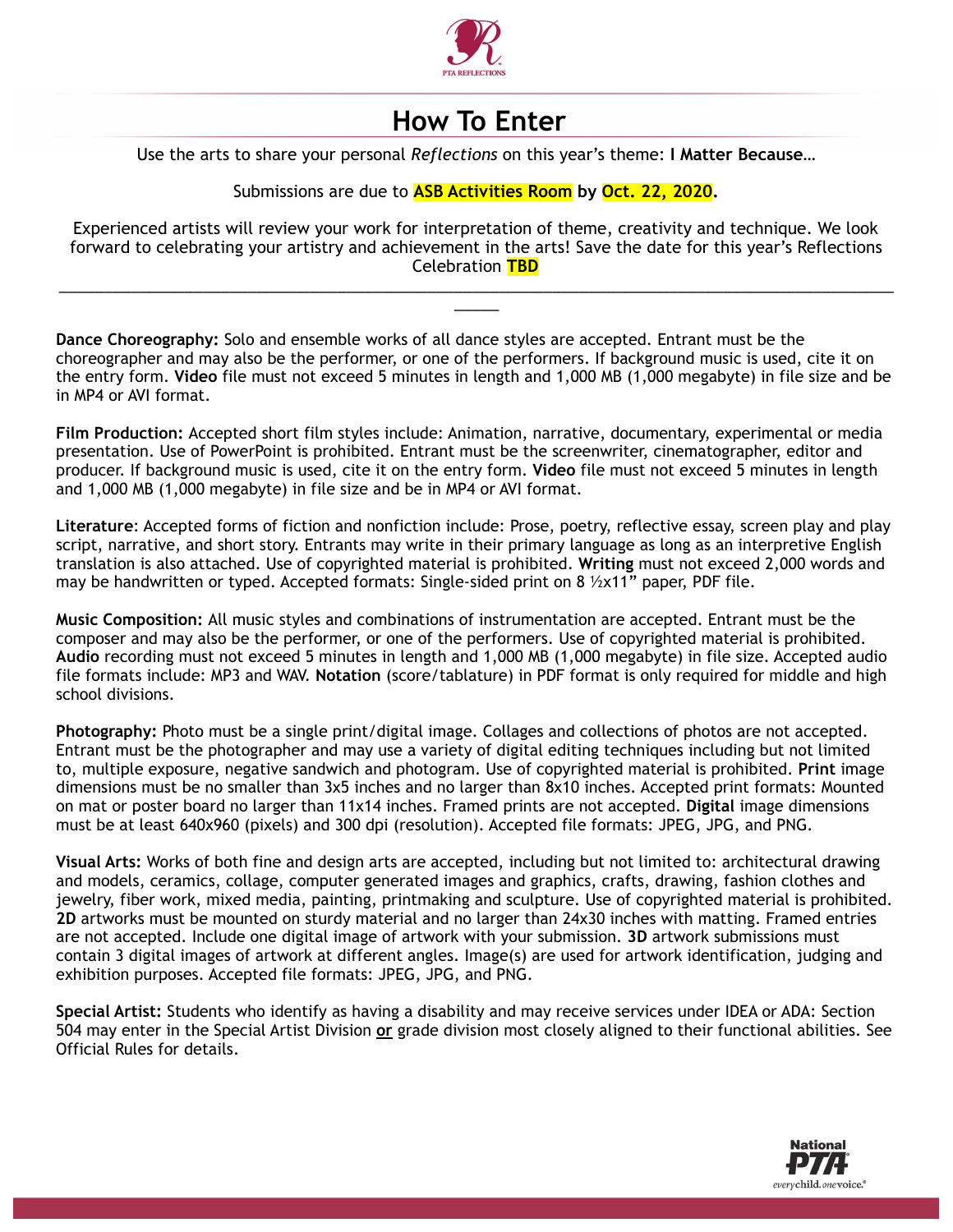

## **Official Rules**

By submitting an artwork to the "**National PTA Reflections Program**," entrants accept and agree to be bound by the official rules for participation as well as the entry requirements for their specific arts category and division. Additional state program requirements may apply. Any violation of these rules may, at PTA's discretion, result in disqualification. All decisions of the reviewers regarding this program are final and binding in all respects. (The "PTA" referred to in these rules include all PTAs reviewing the submission).

- **1. ELIGIBILITY.** Students must participate through a local PTA/PTSA. Each student's eligibility is determined by the state and local PTA/PTSA. A student may develop an entry inside or outside of school.
- **2. ARTS CATEGORIES.** There are six arts categories—dance choreography, film production, literature, music composition, photography and visual arts. Students may enter the National PTA Reflections Program in one or more arts categories. See each arts category rules for additional entry requirements.
- **3. GRADE DIVISIONS.** Students may enter in the appropriate division for their grade (Primary: Preschool-Grade 2; Intermediate: Grades 3-5; Middle School: Grades 6-8; High School: Grades 9-12; Special Artist: All grades welcome).

The **Special Artist Division** welcomes students from all grades and abilities and offers non-artistic accommodations (e.g. adaptive technology; transcribing; holding a camera) for students to participate fully in PTA Reflections. Assistants must refrain from being involved in the artistic process (e.g. developing an artist statement, choreography, music lyrics, storyboards, etc.) Student recognition and awards are announced as part of the Special Artist Division.

- **4. HOW TO ENTER.** Entrants must submit their artwork and student entry form to their local PTA/PTSA program according to local and state PTA procedures. Entrants must follow requirements and instructions specific to each arts category and division. Contact local PTA programs for deadlines and additional information.
- **5. ENTRY REQUIREMENTS.** (All participants must also follow arts category and if applicable, Special Artist Division rules)
	- Only new pieces of artwork inspired by the current year's theme may be submitted.
	- Each entry must be the original work of one student only. An adult may not alter the creative integrity of a student's work. Because the program is designed to encourage and recognize each student's individual creativity, help from an adult or collaboration with other students is not allowed except in the Special Artist Division. Other individuals may appear in or perform a student's work, but the work itself must be the creative product of one student only. Only one student may be recognized as the award recipient for each entry. *See the specific arts category rules and special artist division rules for details.*
	- Each entry must contain a title and all entries must include an artist statement. The artist statement communicates what inspired the work, how it relates to the theme, and the content of the work. The statement must include at least 10 words and not exceed 100 words.
	- Use of copyrighted material is prohibited, except for background music in dance choreography and film production entries. If used in dance choreography and film production entries, background music must be cited on the entry form. Plagiarized entries will be disqualified. Use of PowerPoint templates are prohibited.
- 6. **FINALIST SELECTION AND NOTIFICATION.** Entries are reviewed at local, regional, state and national levels. Each PTA determines its own reviewers for the program. Entries will be reviewed primarily on how well the student uses their artistic vision to portray the theme, their originality and creativity. The National PTA Reflections® program makes no restrictions on content or subject matter in artwork submitted by the local, regional or state levels. National PTA reserves the right to use its sole discretion in selecting the submissions to be recognized at the national level. Under no condition may parents or students contact a reviewer to dispute the status/score of any entry. Each PTA in its sole discretion will select finalists for exhibition and provide awards/prizes. Awards are announced per local and state procedures. National awards and events are announced May 1, 2021 at PTA.org/ Reflections.
- **7. OWNERSHIP AND LICENSE.** Ownership in any submission shall remain the property of the entrant, but entry into this program constitutes entrant's irrevocable permission and consent that PTA may display, copy, reproduce, enhance, print, sublicense, publish, distribute and create derivative works for PTA purposes. PTA is not responsible for lost or damaged entries. Submission of entry into the PTA Reflections program constitutes acceptance of all rules and conditions.
- 8. **PARTICIPATING ENTITIES**. This program is administered by the National Parent Teacher Association (PTA) and PTA affiliates. Parent groups not affiliated with National PTA are not eligible to sponsor this program.